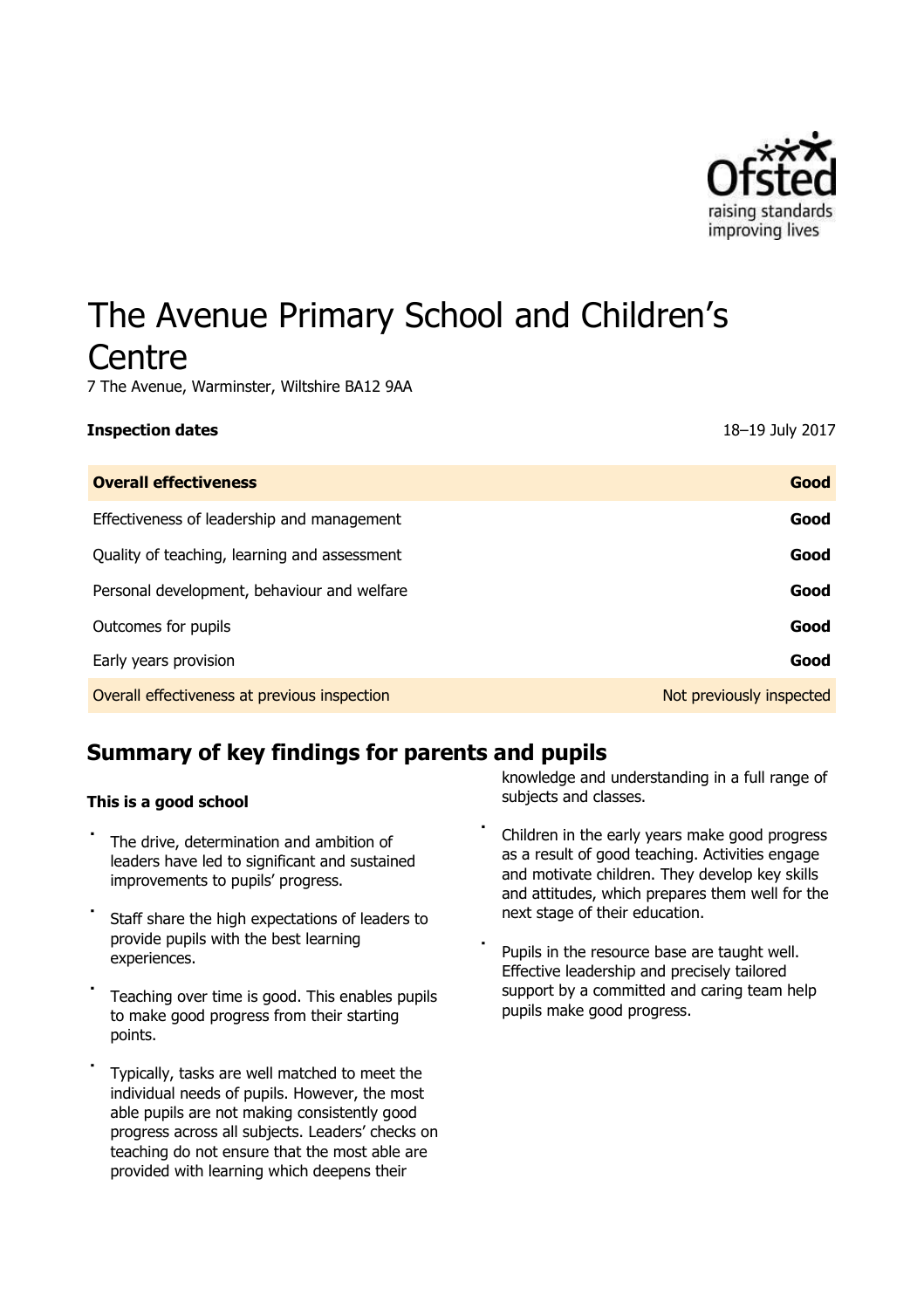

Behaviour is good. Pupils have a clear understanding of the difference between right and wrong. Consequently, interruptions to learning are rare.

Most pupils enjoy coming to school and attend regularly. Overall attendance continues to improve and is broadly in line with the national average.

Leaders have an accurate view of the strengths and weaknesses of the school. However, development plans do not clearly record how leaders will measure their success and their

intended impact on outcomes for pupils. Plans for the use of additional funding to support disadvantaged pupils cannot be easily reviewed to check what is working well.

- Governors and directors of the trust ensure that leaders and teachers are held to account for the progress pupils make. However, records do not clearly demonstrate the impact their challenge has on pupils' outcomes, especially for the most able, including the most able disadvantaged.
- Most parents speak positively about the school. They are pleased with the quality of education and care provided for their children.

# **Full report**

# **What does the school need to do to improve further?**

- Improve leadership and management by ensuring that:
	- senior and middle leaders' monitoring of teaching and learning includes clear focus on outcomes for different groups of pupils, especially the most able
	- development plans state precisely how and when leaders, including governors, will check that actions are improving outcomes for all groups of pupils and across all year groups
	- leaders plan with precision how funding for disadvantaged pupils will be used to improve outcomes for disadvantaged pupils, including the most able disadvantaged pupils.
- Improve teaching, learning and assessment by assuring that all teachers:
	- provide greater challenge for the most able pupils so that they make even stronger progress across all subjects, especially in subjects other than mathematics and English.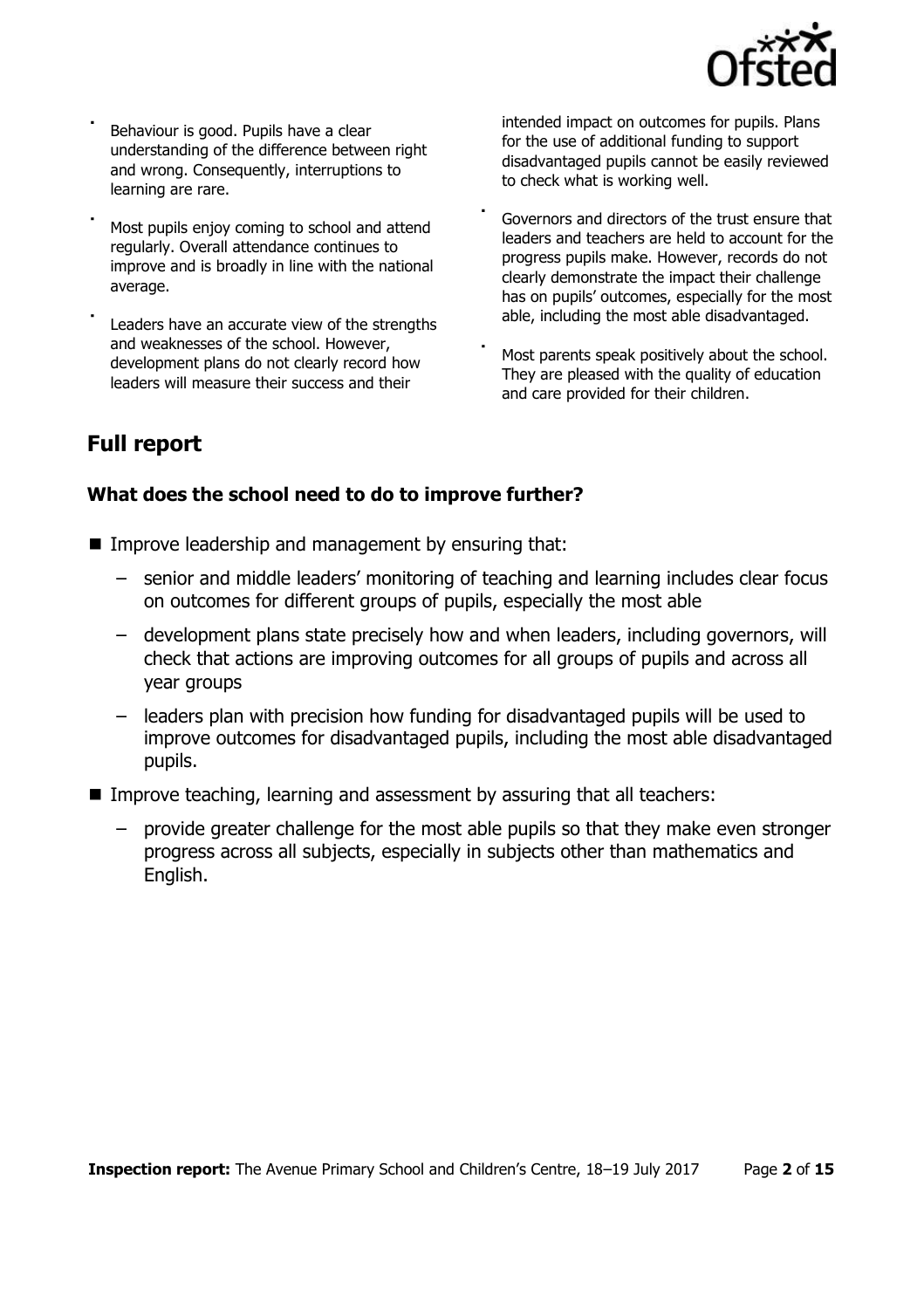

# **Inspection judgements**

# **Effectiveness of leadership and management**

**Good** 

- The partnership and dynamic teamwork of the headteacher and deputy headteacher have been instrumental in rapidly improving this school. They are both unwavering in their commitment and ambition for the school to be the best. They are supported well by governors and the Acorn Education Trust.
- The headteacher and deputy headteacher are ably supported by a highly skilled and enthusiastic team of senior leaders. Staff are proud to work at the school and are keen to ensure that pupils make the best possible progress. As a result, pupils' achievement in reading, writing and mathematics continues to rise.
- **Performance management of staff links closely to school priorities and training is** tailored to meet the individual needs of staff. Leaders provide a range of opportunities for staff to develop their practice. For example, leadership training with the Acorn Education Trust supports new subject leaders to carry out their roles and responsibilities effectively.
- Subject leaders are aware of the strengths and weaknesses of their areas of responsibility. For example, they have correctly identified the need for improvements to further challenge the most able pupils across subjects other than mathematics and English. Consequently, leaders demonstrate good capacity to drive forward further improvement.
- The additional funding the school receives to support pupils who have special educational needs and/or disabilities is used effectively. Well-considered and effective actions are put in place to meet their needs, and consequently pupils make good progress.
- Pupils' spiritual, moral, social and cultural understanding is developed well through a broad curriculum which engages and excites them. They speak enthusiastically about their enjoyment of a range of subjects and opportunities such as attending local sporting events.
- The curriculum supports the understanding of fundamental British values well. For example, pupils recently held their own debates and elections in response to the general election. Through these experiences, they learn the importance of democracy and equality of opportunity.
- **Pupils develop a good understanding of other faiths and cultures. Those spoken to** unanimously agree that their school is a fair place and discrimination is never tolerated. They recognise the positive impact that the school's values, including aspiration and respect, have on their moral and social development. Consequently, pupils are prepared well for life in modern Britain.

**Inspection report:** The Avenue Primary School and Children's Centre, 18-19 July 2017 Page 3 of 15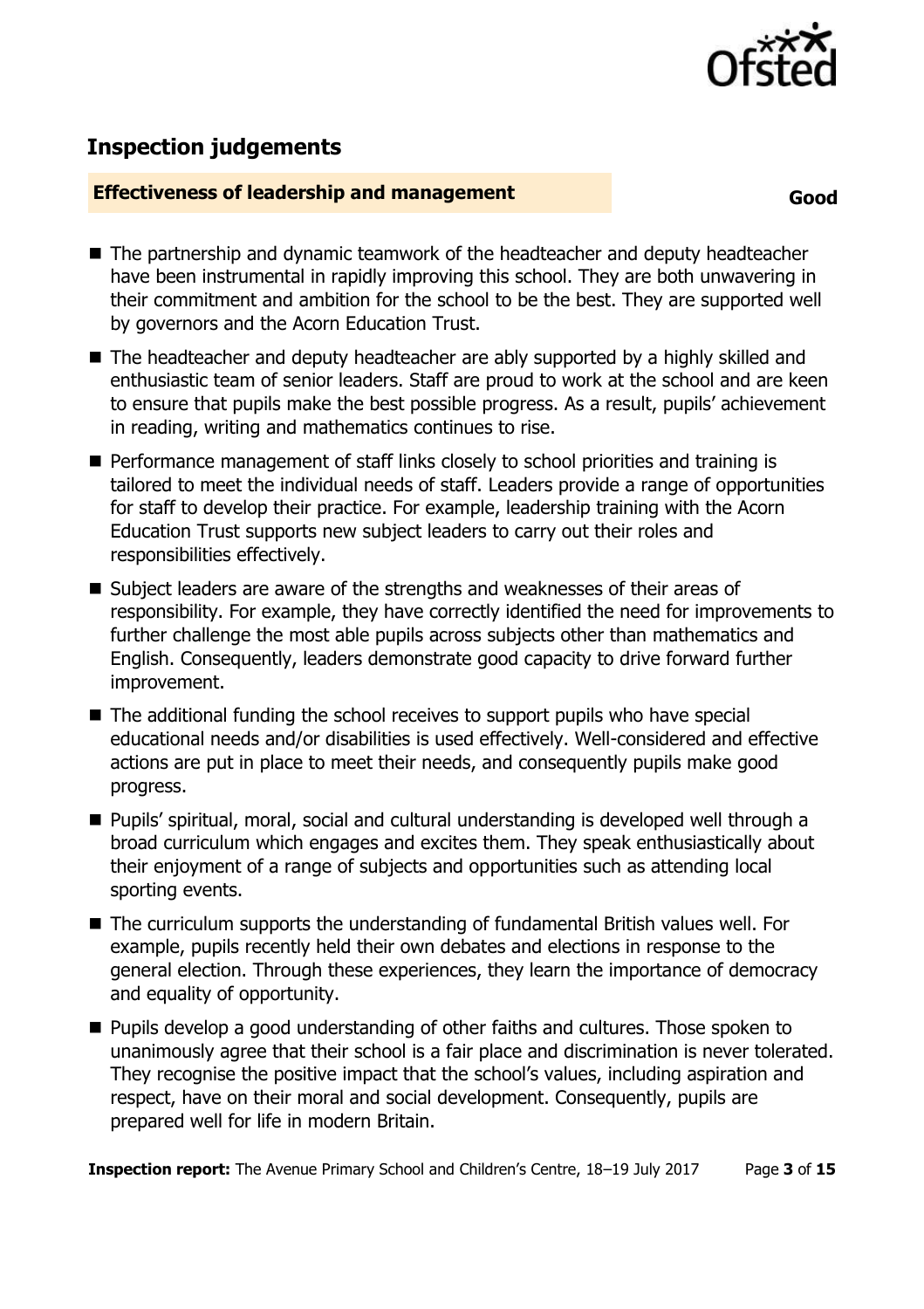

■ The physical education and sport premium is used well to provide professional development for staff and to extend opportunities for pupils to attend additional coaching sessions and enrichment activities, including a dance festival. As a result, participation in competitive activity has increased and pupils express appreciation of the range of activities on offer.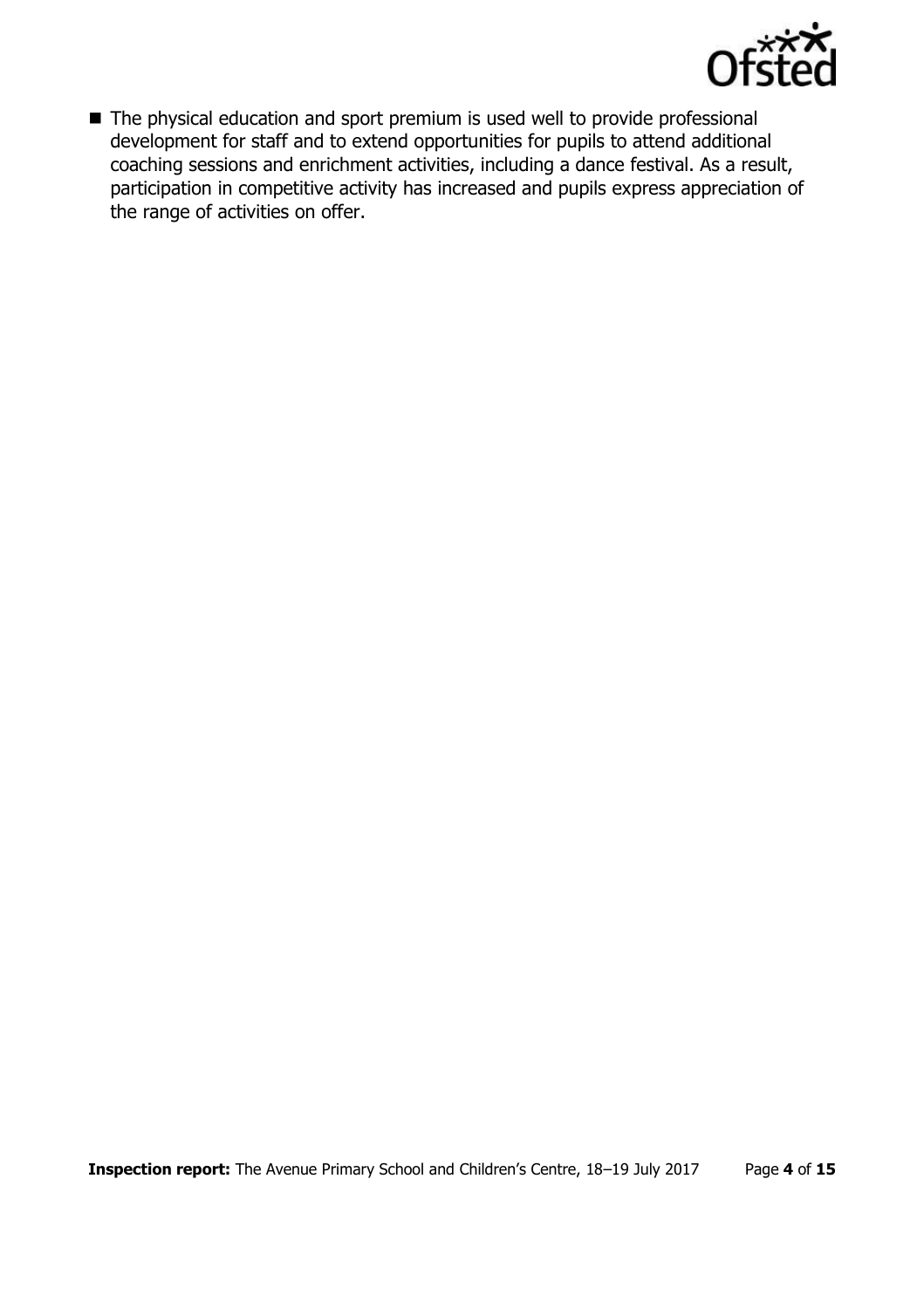

# 

Most parents speak positively about the school and appreciate the quality of care and teaching that their children receive. 'The school is a vibrant, happy and a safe learning environment for children,' was a comment which typifies the views of many parents.

- Typically, additional funding for disadvantaged children is used effectively to provide targeted interventions. As a result, pupils make good progress across the school, and differences in progress are quickly diminishing. However, leaders, including governors, do not sufficiently evaluate the progress of the most able disadvantaged pupils to check that these pupils are making the progress of which they are capable.
- Self-evaluation is broadly accurate, and development plans identify areas for improvement. However, these plans lack precision. They do not demonstrate precisely how and when leaders, including governors, will check on what is working well and why. Leaders do not assess sufficiently the impact of actions to improve teaching and progress for all groups across all classes, and in all subjects.
- Leaders do not consistently analyse information on how all groups of pupils across the school are progressing from their different starting points well enough. This limits their ability to challenge teachers to ensure that pupils make the best possible progress, especially for the most able.

# **Governance of the school**

- Governors share leaders' ambitions and high expectations. They know the strengths and weaknesses of the school through the information provided by leaders. However, they do not always provide robust challenge to school leaders about the progress of all groups of pupils from their starting points, including the most able.
- With the support of directors of the Acorn Education Trust, governors ensure that performance management procedures are effective in securing improvements to teaching and learning.
- Information about the planned use of pupil premium funding and its impact is not sufficiently precise for directors of the trust or governors to know whether disadvantaged pupils across the school are making enough progress. They do not know how well groups of disadvantaged pupils are progressing, including the most able disadvantaged pupils. This means that leaders are not sufficiently held to account for diminishing gaps in progress between disadvantaged pupils and others within the school.

# **Safeguarding**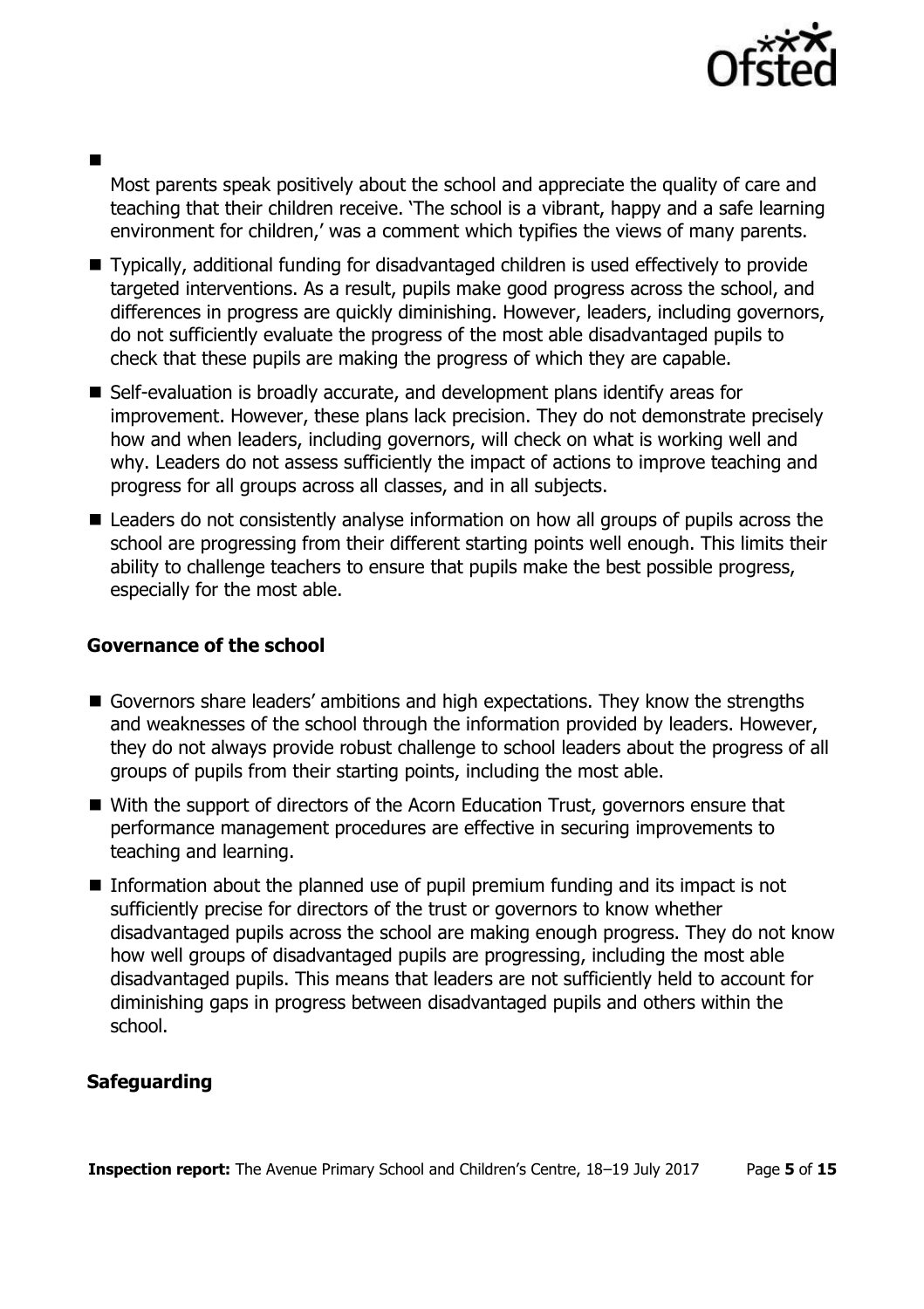

- п
- $\blacksquare$  The arrangements for safeguarding are effective.
- $\blacksquare$  Pupils in the school are known well by staff, who are not only attentive, but are knowledgeable about pupils' circumstances and issues that might affect them. Staff receive high-quality training to help them keep children safe. They understand their individual responsibilities and know the procedures to follow should they have concerns.

School staff work effectively with local authority agencies to ensure that pupils who are at risk of harm receive swift support. Records of child protection concerns are thorough and well reviewed by the safeguarding lead to protect pupils against all possible risks.

- **Pupils told inspectors that they feel safe and that staff in school help them if they have** concerns about safety. Most parents who responded to the Ofsted online survey, Parent View, agree that their children are safe at this school.
- School leaders are aware of the need for safer recruitment and carry out necessary checks on the suitability of adults to work with children. Some records of checks were not complete or immediately available at the start of the inspection. However, this was resolved rapidly.

# **Quality of teaching, learning and assessment**

#### **Good**

- Teachers' subject knowledge is secure and they have a good understanding of the ageappropriate expectations of the pupils they teach. They plan learning which builds on what pupils already know, can do and understand. Consequently, those at risk of falling behind are given additional support quickly. Effective use of assessment ensures that learning is typically matched to pupils' needs well.
- Teachers use questions to check pupils' understanding effectively and extend their skills and knowledge. This was particularly evident in a Year 6 mathematics lesson, where pupils were asked to prove their ideas, and in the resource base, where skilful questioning helped pupils to extend their sentences orally before writing.
- Additional adults are deployed well and have a positive impact on learning. They too question skilfully and provide very effective support to pupils who have additional needs, enabling them to participate more fully in lessons.
- The teaching of phonics is structured and effective. Pupils in Year 1 apply their knowledge of letters and sounds well to sentence writing. As a result, their progress in reading and writing is strong.
- Reading is taught well across the school. Pupils read widely and often, and make good progress as a result of well-planned teaching and assessment. The library is very well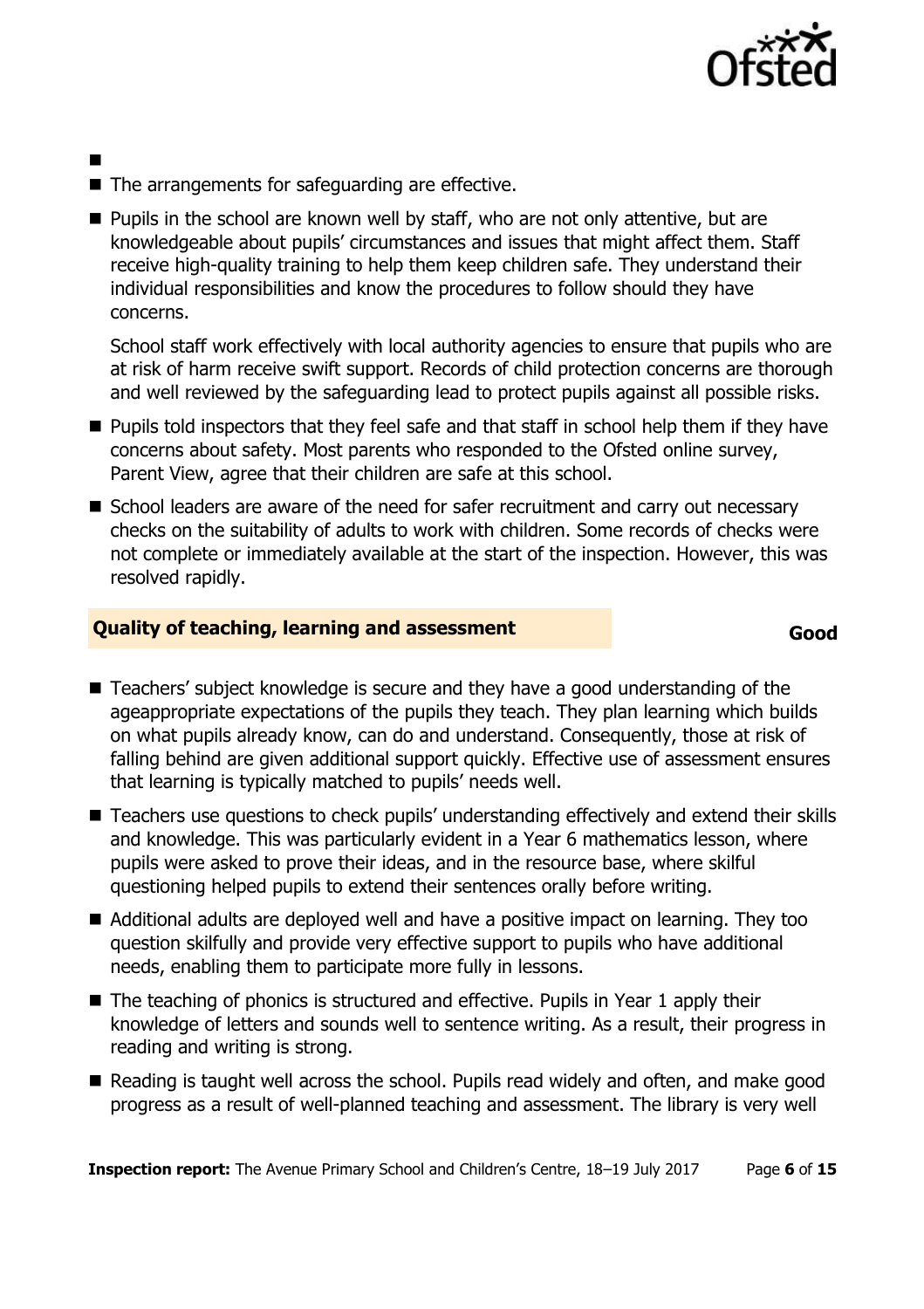

# 

resourced and used extensively to promote reading. The most able readers are challenged effectively to develop their inference skills and widen their vocabulary.

- The quality of science teaching has improved, resulting in increased opportunities for pupils to work scientifically by planning and reviewing practical investigations.
- Pupils' writing skills are developed well across the school. Teachers plan engaging contexts for writing and the quality of handwriting, sentence structure and vocabulary is typically of a good standard. Pupils are given targets for improvement and precise criteria for what to include in their writing. Pupils describe how teachers' feedback helps them to know exactly how to improve. However, some targets do not challenge the most able to develop more complex writing skills or to write at greater length.

In mathematics, number and calculation skills are taught well across the school. This ensures that pupils are well placed to solve more complex problems and to reason mathematically. Opportunities for this deeper thinking are variable across classes. This means that not all pupils receive the challenge that they need to make rapid progress.

# **Personal development, behaviour and welfare**

**Good** 

# **Personal development and welfare**

- The school's work to promote pupils' personal development and welfare is good.
- Pupils are confident and self-assured. Pupils who spoke to inspectors expressed their largely positive views of the school. For example, they say that they, 'can trust all the teachers and the children'.
- **Pupils take pride in their work and present it well. Typically, they work hard, and are** attentive and focused in their learning.
- **Pupils feel safe and well cared for. They are confident that adults in school will take** their concerns seriously. They say that incidents of bullying have decreased considerably and that adults act rapidly and effectively to resolve any issues.
- $\blacksquare$  Pupils have a good understanding of how to stay safe when using the internet, and how to deal with and prevent cyber bullying. They recognise how the personal, health and social education curriculum helps them to cope with conflicts or difficult situations.
- The school provides very effective support to pupils of military families who may be affected by their parents' deployments. Parents speak very highly of the effective links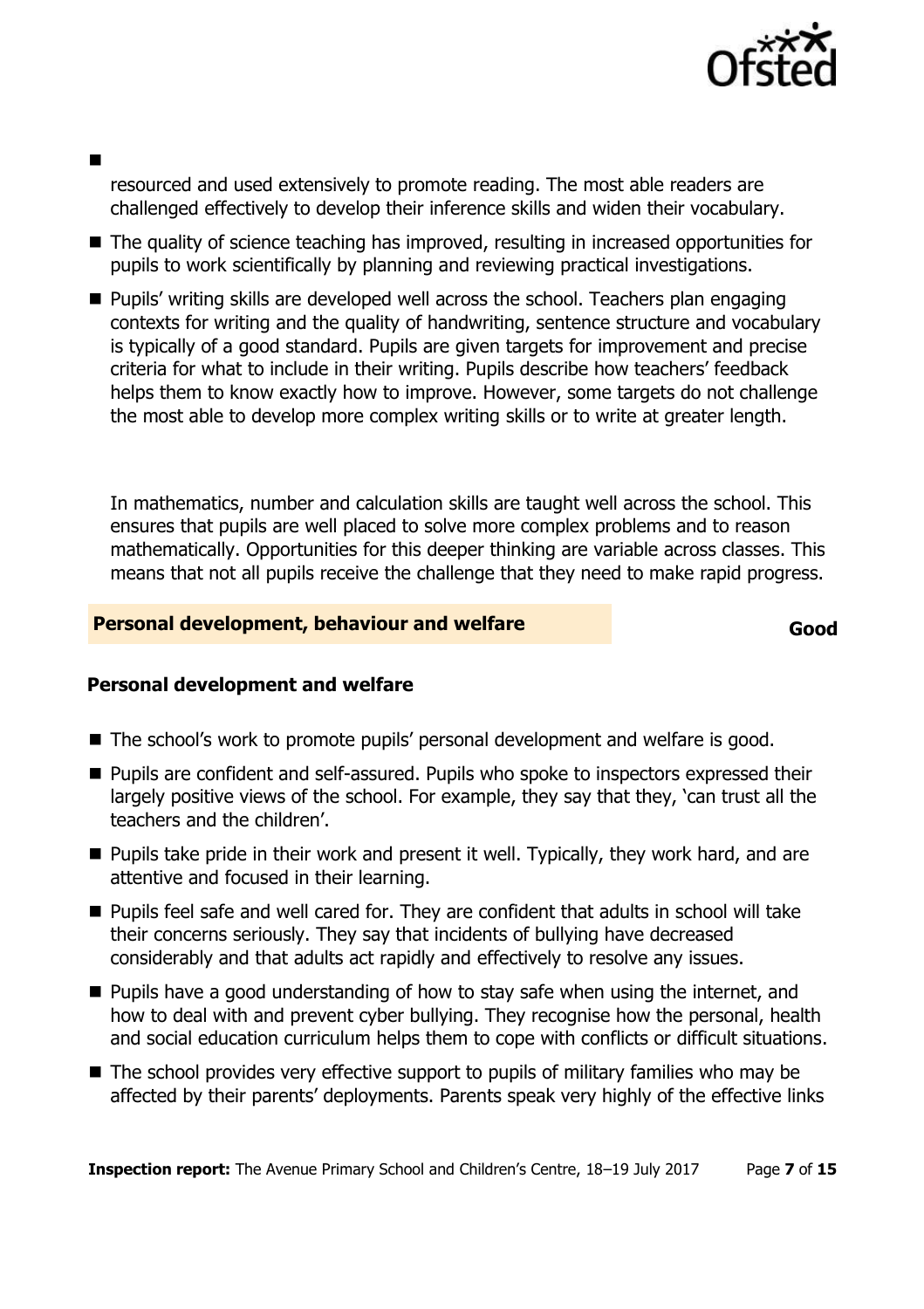

between home and school that have developed as a result of the appointment of a military liaison teaching assistant.

■ The majority of parents who spoke to inspectors or responded to Ofsted's online questionnaire, Parent View, agree that their children are safe in school. However, a small number do not share this view. School leaders recognise that more work needs to be undertaken to regain the confidence of a small number of parents.

# **Behaviour**

- The behaviour of pupils is good.
- Teachers have high expectations of children's behaviour. Pupils told inspectors that behaviour has improved. They say that the new behaviour system works well and has made a positive difference. Consequently, disruption to learning is rare.
- School records show that incidents of poor behaviour are dealt with swiftly and leaders are taking effective action to make lunchtimes happy and enjoyable for all classes.
- School records also show that individuals who need support with their behaviour receive effective interventions.
- Attendance is broadly in line with the national average, although it remains low for some groups of pupils. Records show that the school works effectively with families to improve rates of attendance and as a result, it is rising steadily.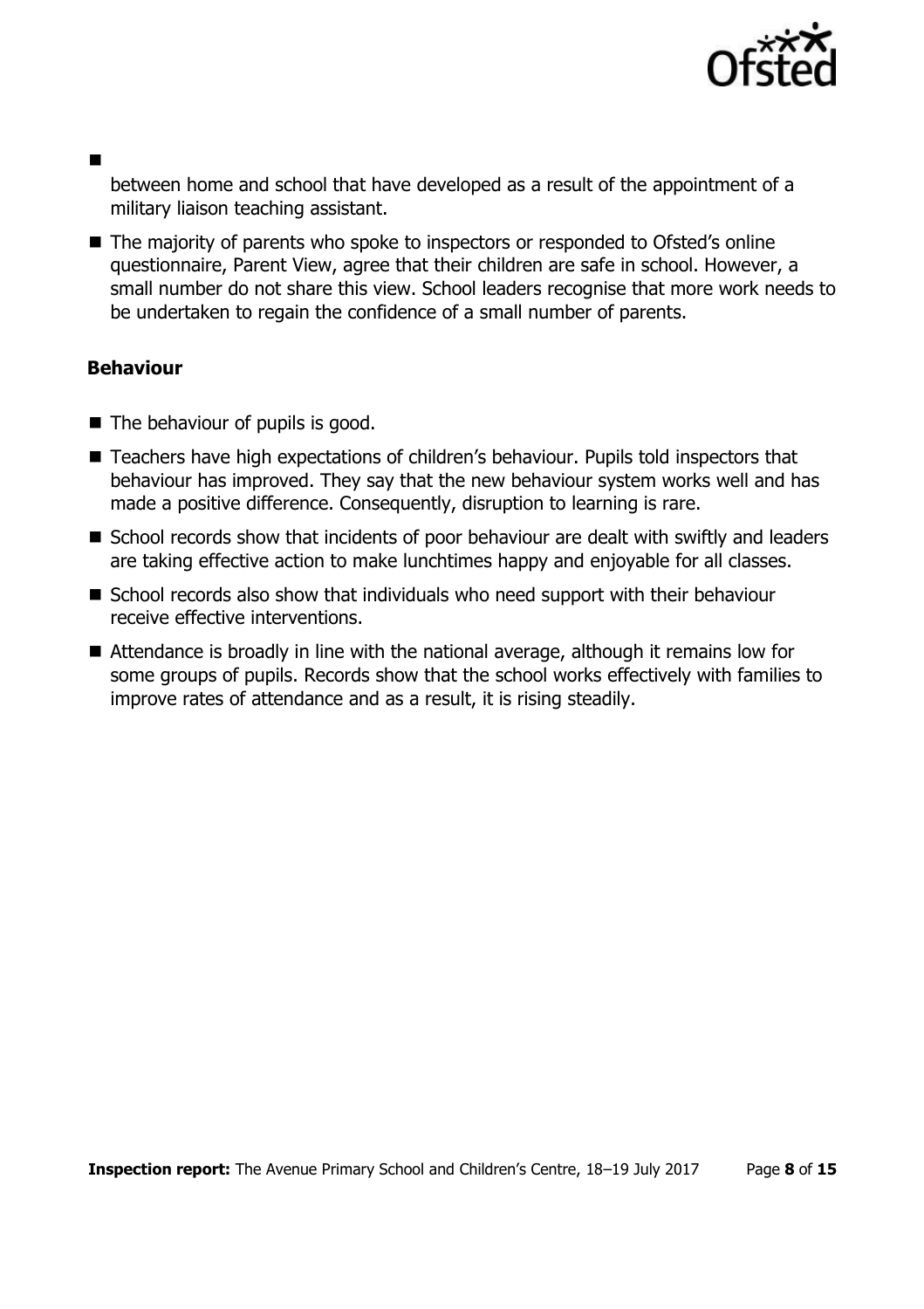

# **Outcomes for pupils**

**Good** 

- $\blacksquare$  The progress pupils make has improved significantly as a result of the effective teaching they receive.
- The percentage of pupils meeting the required standard for the phonics screening check is rising. Current Year 1 pupils have made strong progress and they apply their phonics skills well in reading. Pupils who read to inspectors showed confidence in tackling unfamiliar words, and expressed enthusiasm for reading. Workbooks show their increasing understanding of how sounds are represented in writing and this leads to rapid progress in forming sentences.
- At the end of key stage 1, outcomes are at least in line with national averages and many pupils are making strong progress from their starting points, particularly in reading. This is because of the very well-planned activities which teachers provide to develop pupils' comprehension skills, and effective interventions for those who struggle to learn new sounds.
- Current work in books in Years 1 and 2 shows strong progress in mathematics and writing across the key stage. Pupils receive feedback from teachers which is used well to help them to make rapid gains in their learning.
- $\blacksquare$  Published data for 2016 shows that pupils made better progress than others nationally in reading, writing and mathematics. Current school performance information and the work in pupils' books indicate that standards continue to improve. Year 6 pupils are very well prepared for the next stage of their education.
- **Pupils with lower starting points in key stage 2 make particularly strong progress in** writing because of high-quality teaching and support. Teachers make sure that basic skills of handwriting, spelling, sentence structure and punctuation are prioritised in their teaching, and that feedback for improvement is bespoke. Consequently, most pupils can write fluently in a range of contexts.
- Disadvantaged pupils make good progress, Published data in 2016 showed that the most able disadvantaged pupils made slower progress than others nationally in reading. Currently, the most able disadvantaged pupils are making strong progress in reading because of effective support to develop their range of reading experiences and their vocabulary. Across the school, disadvantaged pupils are making good progress from their starting points in all subjects.
- Pupils who have special educational needs and/or disabilities make good progress as a result of teachers' very detailed knowledge of their needs and teaching which breaks down tasks into manageable steps. Pupils in the resource base receive precisely planned teaching and are making good progress, for example in writing correctly punctuated sentences and speaking in full sentences with a range of descriptive vocabulary.

**Inspection report:** The Avenue Primary School and Children's Centre, 18–19 July 2017 Page **9** of **15**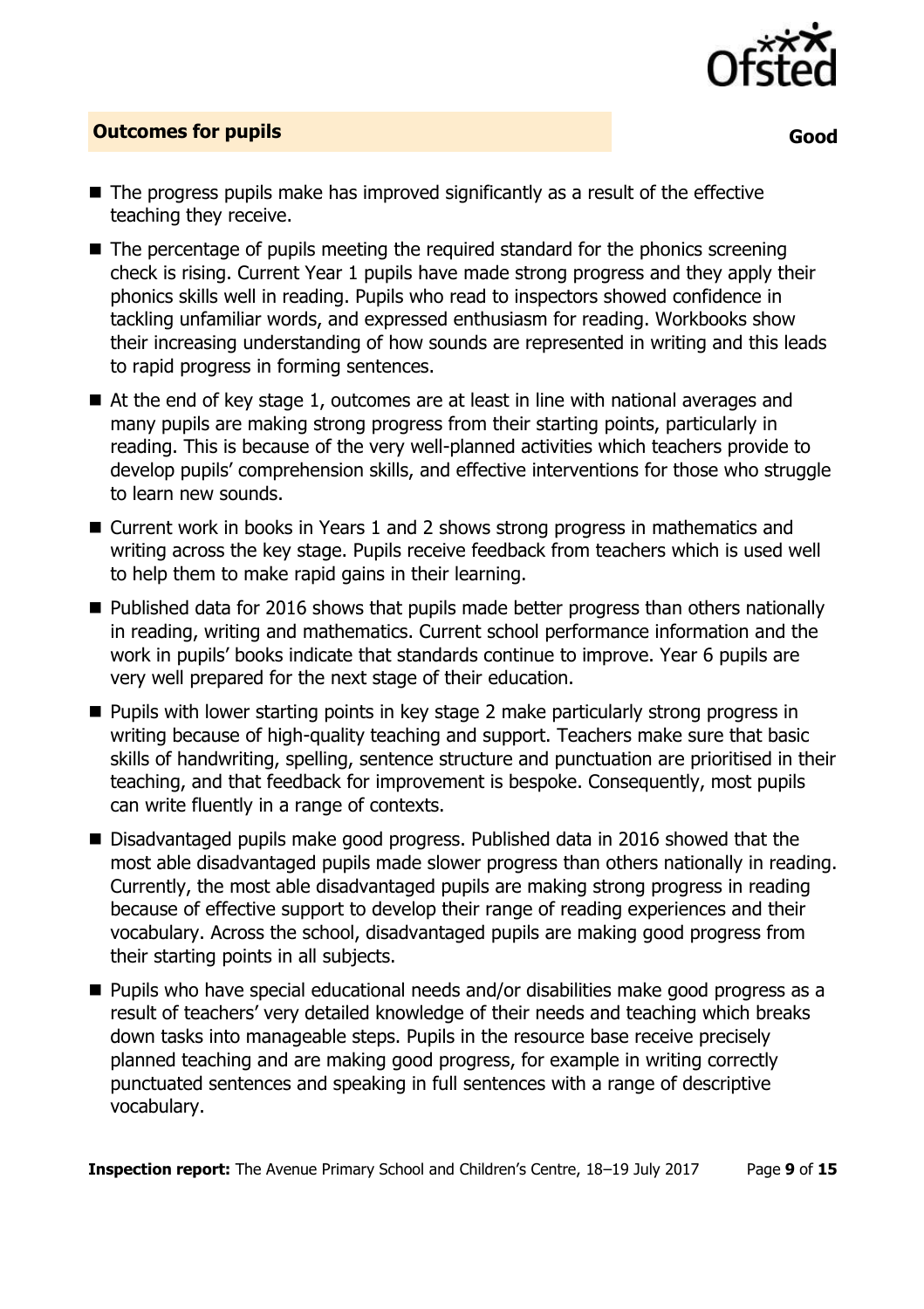- Current pupils' workbooks in key stage 2 show strong progress in knowledge of number facts and written calculations. Pupils in Year 6 use these skills well in mathematical challenges which extend their thinking. However, where teachers do not provide sufficient opportunities for pupils to apply their mathematical knowledge and to think more deeply, progress is slowed.
- Workbooks show that typically, pupils across the school are making good progress in a range of subjects. For example, pupils develop their skills of scientific enquiry effectively as a result of frequent opportunities for practical investigation. However, progress is stronger in mathematics and English than other subjects. This is because the most able are not consistently challenged in a few subjects to extend their thinking, and develop their writing and mathematical skills in other subject areas.

#### **Early years provision**

- Leadership of early years is good. Staff know the children well and plan accurately for their development. Teachers develop a stimulating learning environment, which provides a wide range of interesting activities to support learning both inside and outside.
- Relationships between staff and children are strong. This enables children to thrive and develop in a nurturing environment where they feel safe and secure. These supportive relationships help children gain confidence and develop positive attitudes to learning.
- Adults achieve a good balance of activities that include those which children lead for themselves. As a result, children direct themselves well and work collaboratively with others. For example, a group of children organised themselves well as a team to scrub and clean a learning hut, allocating roles and sustaining enthusiasm and commitment to the task.
- Many children enter Nursery with skills and knowledge below those typical for their age. Through high expectations and strong teaching, they make good progress. Their speaking, listening and number skills are particularly well developed: adults model language effectively and question well. For example, children were bursting with enthusiasm as they explained the intrigue surrounding a huge footprint which had appeared in the playground. This stimulating context, and effective modelling of talk by adults, promoted use of a high standard of vocabulary and speaking in sentences.
- Children enter the Reception class with skills and knowledge typical for their age. They make good progress and the majority attain a good level of development. Current school information shows that differences in achievement between boys and girls are quickly closing, and outcomes for the small number of disadvantaged pupils are improving.

**Inspection report:** The Avenue Primary School and Children's Centre, 18-19 July 2017 Page 10 of 15

# **Good**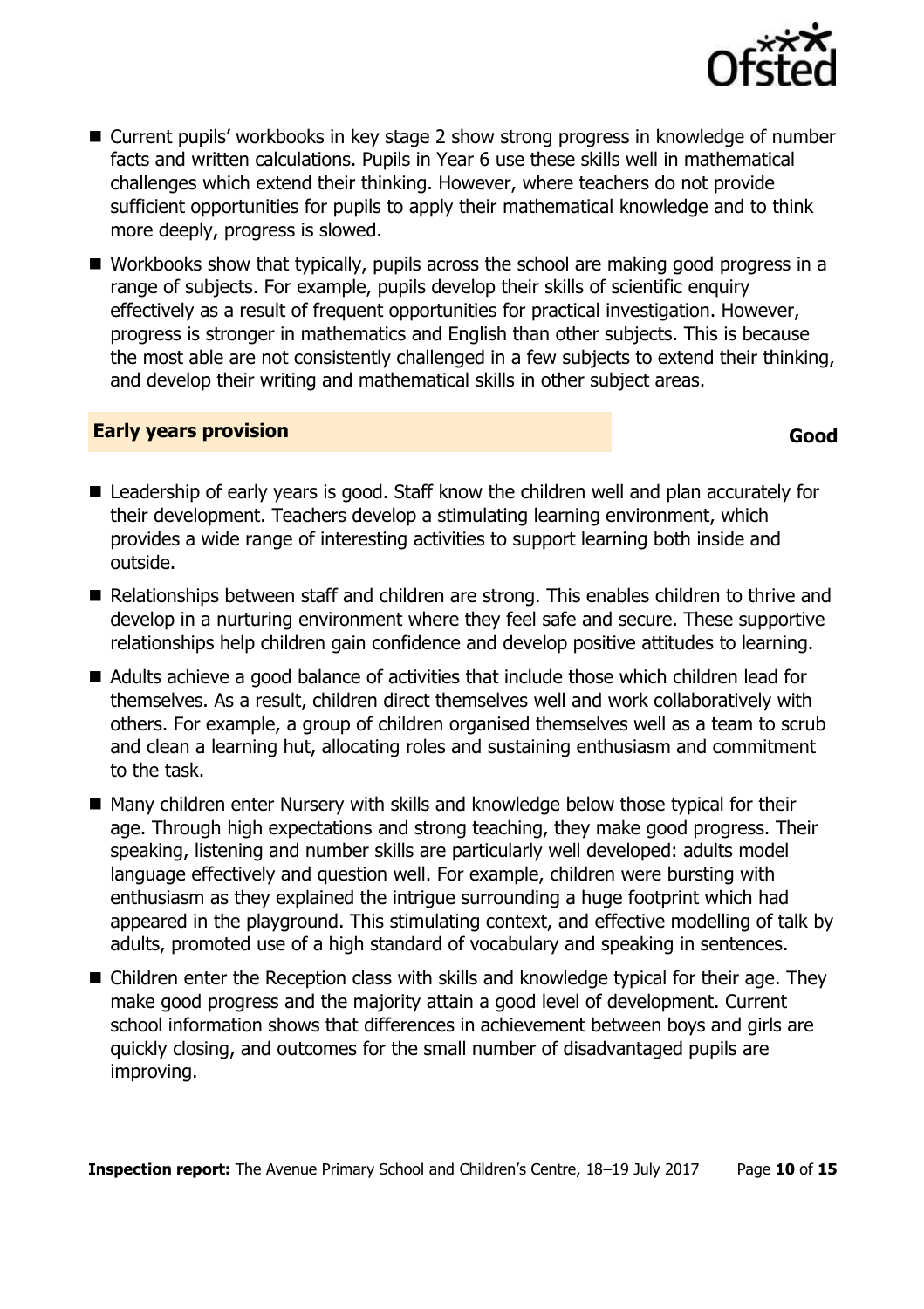

- The early years leader has accurately identified progress in writing as an area for development, as well as increasing demands on the most able children so that more exceed the expected standards for their age. Plans are well founded and the leadership of the early years has resulted in rising achievement. This means that children are well prepared for Year 1.
- **Phonics is taught effectively and systematically in early years. This is beginning to have** an impact on the quality of writing.
- The safety of children is good. Staff carefully monitor children and are confident in the actions to take if they have any concerns about a child's safety. Staff receive goodquality training in all aspects of keeping children safe, including child protection and paediatric first aid.
- Case studies show very effective involvement of parents with their children's learning, for example through 'home comment boxes' for parents to contribute their observations of children's learning at home. Parents are appreciative of the care given to their children and the particularly effective assessment and support for those who have additional needs.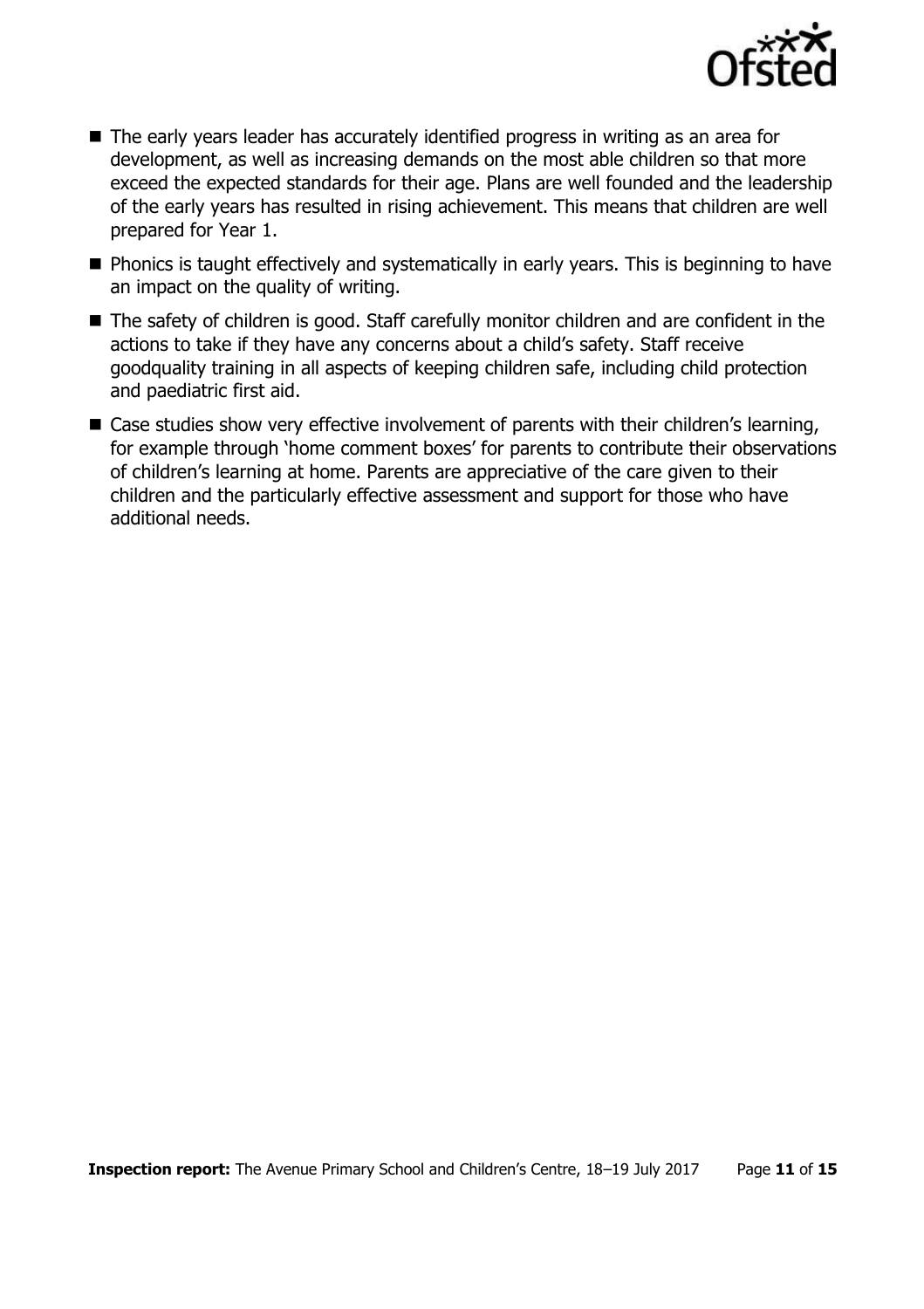

# **School details**

| Unique reference number | 141619    |
|-------------------------|-----------|
| Local authority         | Wiltshire |
| Inspection number       | 10036959  |

This inspection of the school was carried out under section 5 of the Education Act 2005.

| Type of school                      | Primary                      |
|-------------------------------------|------------------------------|
|                                     | Academy sponsor-led          |
| School category                     | 3 to 11                      |
| Age range of pupils                 | Mixed                        |
|                                     | 315                          |
| Gender of pupils                    | <b>Acorn Education Trust</b> |
| Number of pupils on the school roll | Mrs Susan Whitehead-Whiting  |
| Appropriate authority               | Mr Stuart Porter 01985       |
| Chair                               | 213383                       |
| Headteacher                         | www.avenue.wilts.sch.uk      |
| Telephone number                    |                              |
| Website                             |                              |
| <b>Email address</b>                |                              |
| Date of previous inspection         |                              |
|                                     | admin@avenue.wilts.sch.u     |
|                                     | $\mathsf k$                  |
|                                     | Not previously inspected     |

# **Information about this school**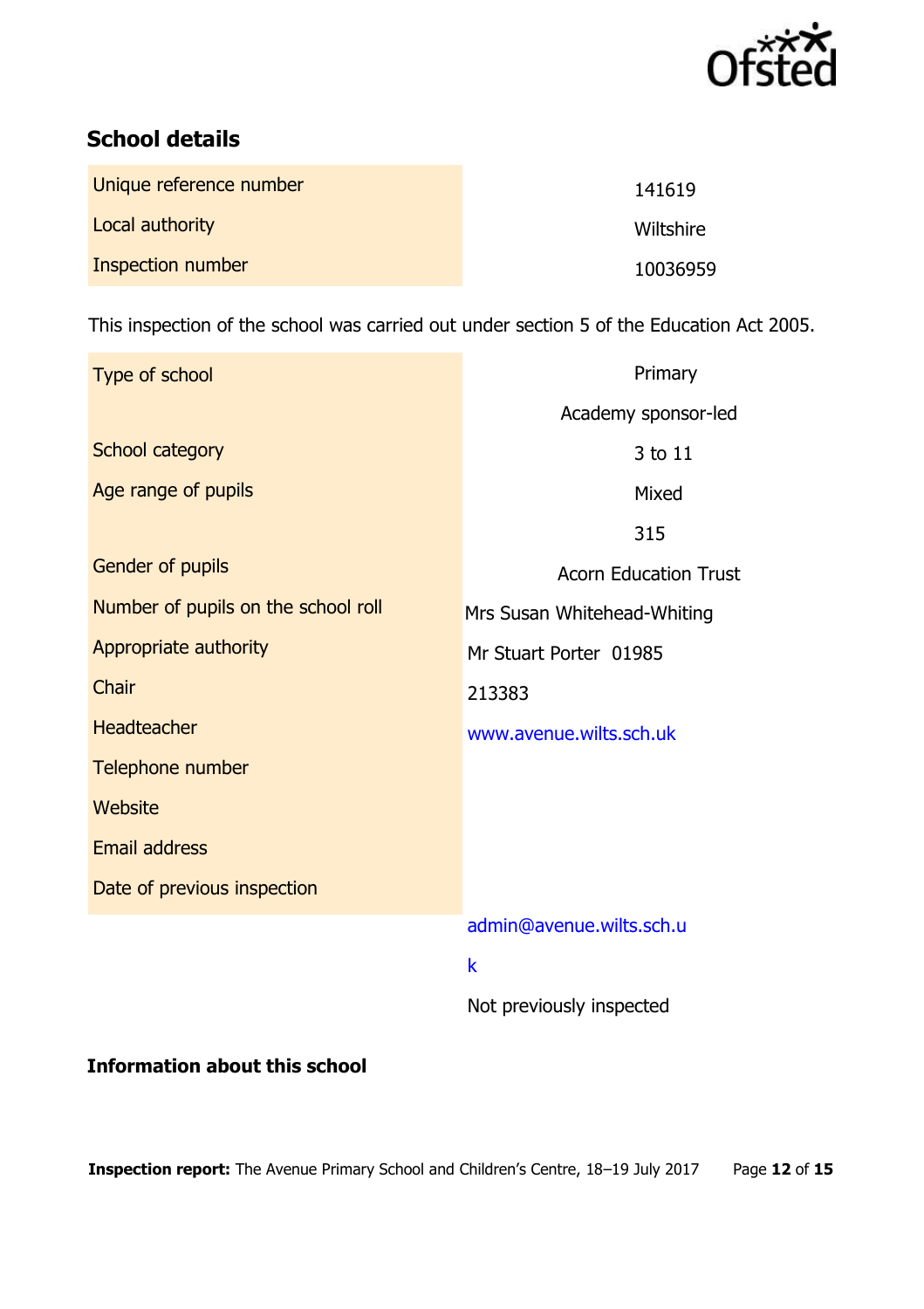

- The Avenue Primary School and Children's Centre is larger than the average-sized primary school.
- If opened as an academy sponsored by the Acorn Education Trust on 1 January 2015.
- The vast majority of pupils are White British and most pupils speak English as their first language.
- The proportion of disadvantaged pupils eligible for the pupil premium is slightly lower than the national average.
- The proportion of pupils who have special educational needs and/or disabilities is above the national average.
- The school includes a provision for pupils who have special educational needs. This is a resource base for pupils who have complex needs and which caters for up to 10 pupils from Years 1 to 6.
- The school meets requirements on the publication of specified information on its website.
- The school does not fully comply with Department for Education guidance on what academies should publish about the planned use and impact of pupil premium funding on its website.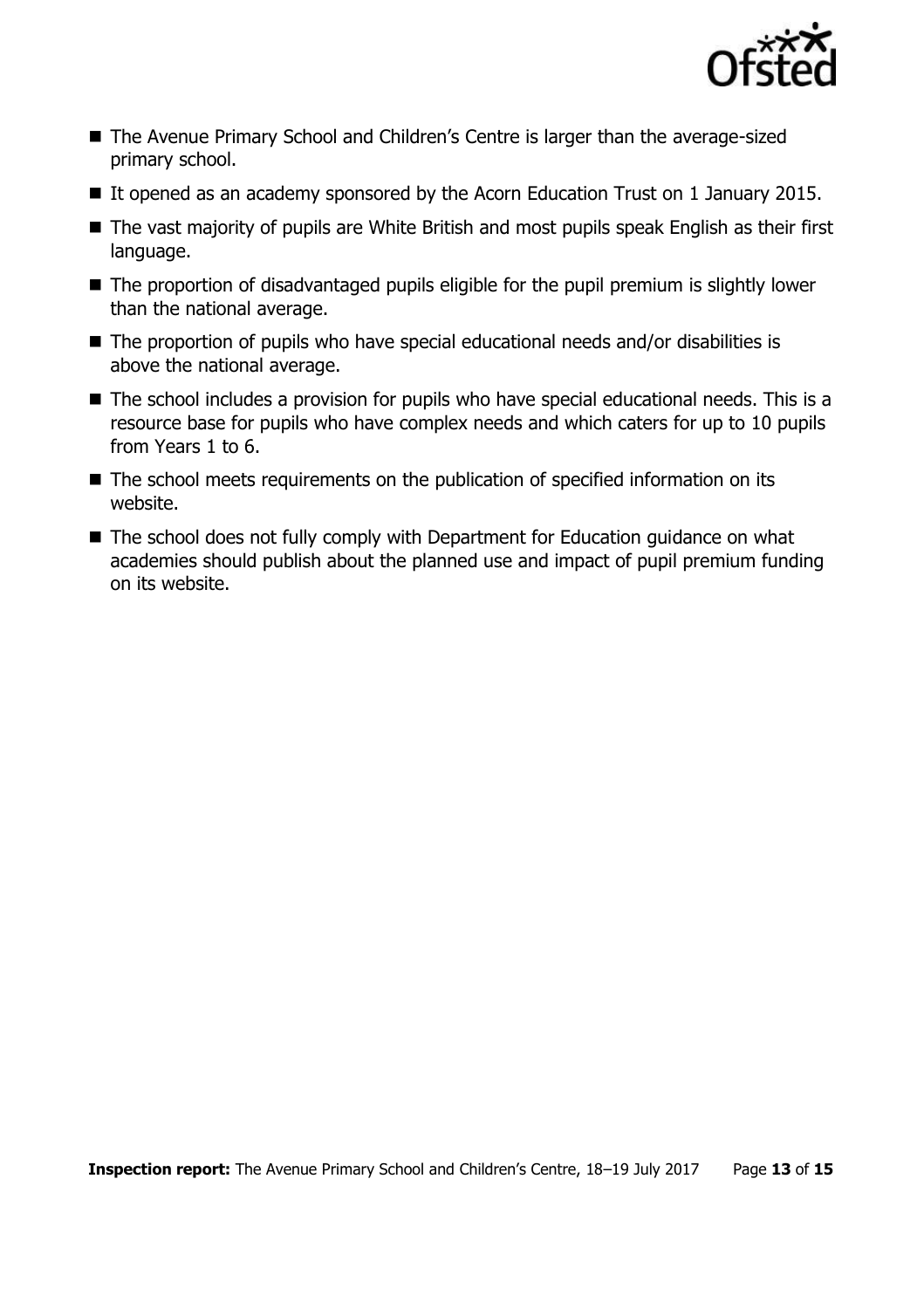

# **Information about this inspection**

- Inspectors observed lessons or parts of lessons, some of which were joint lesson observations with the headteacher and deputy headteacher.
- $\blacksquare$  Meetings were held with the headteacher, staff, governors and representatives of the Acorn Education Trust. Inspectors took into consideration the responses to questionnaires completed by 26 members of staff.
- $\blacksquare$  A wide range of documentation was scrutinised during the inspection, including the school's evaluation of its own performance, the school development plan, and data relating to pupils' attainment and progress. Inspectors also checked the effectiveness of the school's safeguarding arrangements.
- Inspectors talked with groups of pupils to seek their views about the school. They took into consideration the 23 responses to the pupil questionnaire. Inspectors listened to pupils read.
- The 65 responses to Ofsted's online survey, Parent View, were taken into account. Inspectors considered comments provided by text message and also spoke to parents informally at the start of the school day.

# **Inspection team**

Claire Mirams, lead inspector Bill Jerman Deborah Wring

Ofsted Inspector Ofsted Inspector Ofsted Inspector

Any complaints about the inspection or the report should be made following the procedures set out in the guidance 'Raising concerns and making a complaint about Ofsted', which is available from Ofsted's website: [www.gov.uk/government/publications/complaints-about-ofsted.](http://www.gov.uk/government/publications/complaints-about-ofsted) If you would like Ofsted to send you a copy of the guidance, please telephone 0300 123 4234, or email enquiries@ofsted.gov.uk.

In the report, 'disadvantaged pupils' refers to those pupils who attract government pupil premium funding: pupils claiming free school meals at any point in the last six years and pupils in care or who left care through adoption or another formal route. [www.gov.uk/pupil-premium-information-for-schools](http://www.gov.uk/pupil-premium-information-for-schools-and-alternative-provision-settings)[andalternative-provision-settings.](http://www.gov.uk/pupil-premium-information-for-schools-and-alternative-provision-settings)

You can use Parent View to give Ofsted your opinion on your child's school. Ofsted will use the information parents and carers provide when deciding which schools to inspect and when and as part of the inspection.

**Inspection report:** The Avenue Primary School and Children's Centre, 18-19 July 2017 Page 14 of 15